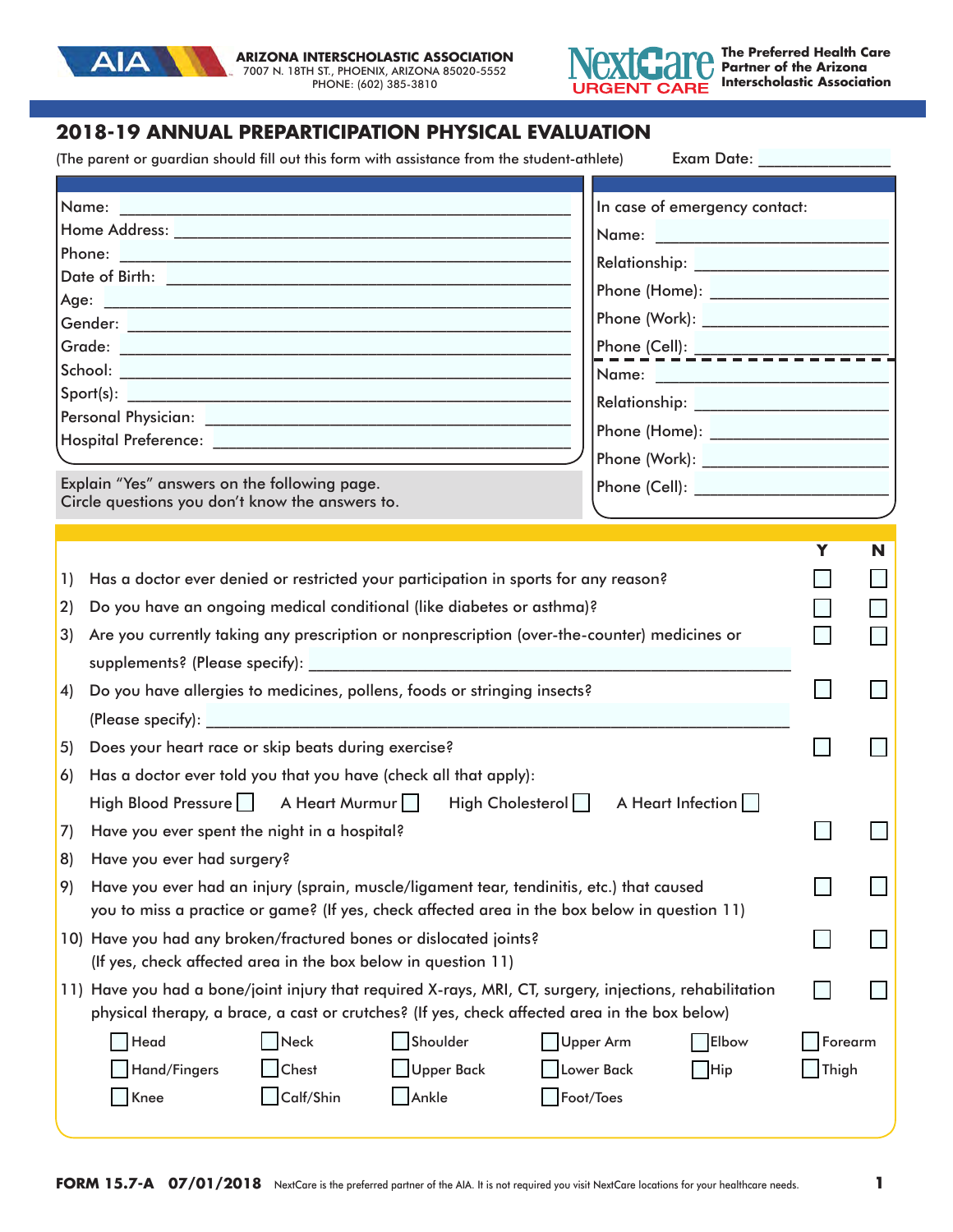



|                                                                                                                                                                                                          | Y | N |
|----------------------------------------------------------------------------------------------------------------------------------------------------------------------------------------------------------|---|---|
| 12) Have you ever had a stress fracture?                                                                                                                                                                 |   |   |
| 13) Have you ever been told that you have, or have you had an X-ray for atlantoaxial (neck) instability?                                                                                                 |   |   |
| 14) Do you regularly use a brace or assistive device?                                                                                                                                                    |   |   |
| 15) Has a doctor told you that you have asthma or allergies?                                                                                                                                             |   |   |
| 16) Do you cough, wheeze or have difficulty breathing during or after exercise?                                                                                                                          |   |   |
| 17) Is there anyone in your family who has asthma?                                                                                                                                                       |   |   |
| 18) Have you ever used an inhaler or taken asthma medication?                                                                                                                                            |   |   |
| 19) Were you born without, are you missing, or do you have a nonfunctioning kidney, eye, testicle<br>or any other organ?                                                                                 |   |   |
| 20) Have you had infectious mononucleosis (mono) within the last month?                                                                                                                                  |   |   |
| 21) Do you have any rashes, pressure sores or other skin problems?                                                                                                                                       |   |   |
| 22) Have you had a herpes skin infection?                                                                                                                                                                |   |   |
| 23) Have you ever had an injury to your face, head, skull or brain (including a concussion, confusion,<br>memory loss or headache from a hit to your head, having your "bell rung" or getting "dinged")? | П |   |
| 24) Have you ever had a seizure?                                                                                                                                                                         |   |   |
| 26) Have you ever had numbness, tingling or weakness in your arms or legs after being hit, falling,<br>stingers or burners?                                                                              |   |   |
| 27) While exercising in the heat, do you have severe muscle cramps or become ill?                                                                                                                        |   |   |
| 28) Has a doctor told you that you or someone in your family has sickle cell trait or sickle cell disease?                                                                                               |   |   |
| 29) Have you ever been tested for sickle cell trait?                                                                                                                                                     |   |   |
| 30) Have you had any problems with your eyes or vision?                                                                                                                                                  |   |   |
| 31) Do you wear glasses or contact lenses?                                                                                                                                                               |   |   |
| 32) Do you wear protective eyewear, such as goggles or a face shield?                                                                                                                                    |   |   |
| 33) Are you happy with your weight?                                                                                                                                                                      |   |   |
| 34) Are you trying to gain or lose weight?                                                                                                                                                               |   |   |
| 35) Has anyone recommended you change your weight or eating habits?                                                                                                                                      |   |   |
| 36) Do you limit or carefully control what you eat?                                                                                                                                                      |   |   |
| 37) Do you have any concerns that you would like to discuss with a doctor?                                                                                                                               |   |   |

### **Females Only Explain "Yes" Answers Here**

| 38) Have you ever had a menstrual period? |
|-------------------------------------------|
|-------------------------------------------|

- 39) How old were you when you had your first menstrual period? \_\_\_\_\_\_\_
- 40) How many periods have you had in the last year?

**Y N**

 $\mathcal{L}_{\mathcal{A}}$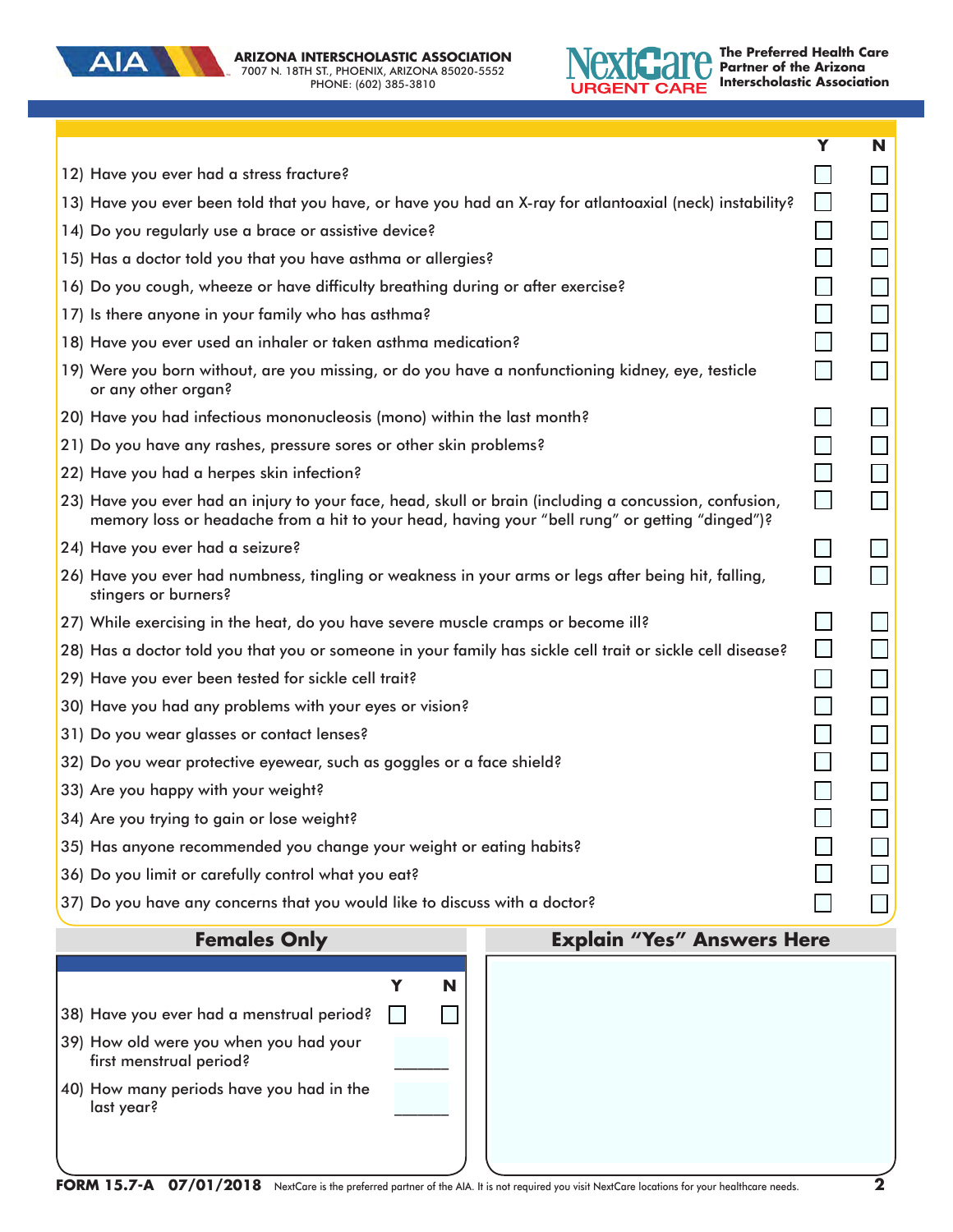



#### **2018-19 ANNUAL PREPARTICIPATION PHYSICAL EXAMINATION**

The physician should fill out this form with assistance from the parent or guardian.)

Student Name: \_\_\_\_\_\_\_\_\_\_\_\_\_\_\_\_\_\_\_\_\_\_\_\_\_\_\_\_\_\_\_\_\_\_\_\_\_\_\_\_\_\_\_\_\_\_\_\_\_\_\_\_\_\_\_\_\_ Date of Birth: \_\_\_\_\_\_\_\_\_\_\_\_\_\_\_\_\_\_\_\_\_\_\_\_\_

### **Patient History Questions: Please Tell Me About Your Child...**

|             |                                                                                                      | N |
|-------------|------------------------------------------------------------------------------------------------------|---|
| l 1)        | Has your child fainted or passed out DURING or AFTER exercise, emotion or startle?                   |   |
| $ 2\rangle$ | Has your child ever had extreme shortness of breath during exercise?                                 |   |
| I 3)        | Has your child had extreme fatigue associated with exercise (different from other children)?         |   |
|             | $\vert$ 4) Has your child ever had discomfort, pain or pressure in his/her chest during exercise?    |   |
| 5)          | Has a doctor ever ordered a test for your child's heart?                                             |   |
| (6          | Has your child ever been diagnosed with an unexplained seizure disorder?                             |   |
| 17)         | Has your child ever been diagnosed with exercise-induced asthma not well controlled with medication? |   |

## **Family History Questions: Please Tell Me About Any Of The Following In Your Family...**

|                                                                                                                                                           |  |   |                                                              |  | N |  |  |  |
|-----------------------------------------------------------------------------------------------------------------------------------------------------------|--|---|--------------------------------------------------------------|--|---|--|--|--|
| 8 <br>Are there any family members who had sudden/unexpected/unexplained death before age 50? (including SIDS, car accidents<br>drowing or near drowning) |  |   |                                                              |  |   |  |  |  |
| Are there any family members who died suddenly of "heart problems" before age 50?<br>9)                                                                   |  |   |                                                              |  |   |  |  |  |
| 10) Are there any family members who have unexplained fainting or seizures?                                                                               |  |   |                                                              |  |   |  |  |  |
| 11) Are there any relatives with certain conditions, such as:                                                                                             |  |   |                                                              |  |   |  |  |  |
|                                                                                                                                                           |  | N |                                                              |  | N |  |  |  |
| <b>Enlarged Heart</b>                                                                                                                                     |  |   | Catecholaminergic Polymorphic Ventricular Tachycardia (CPVT) |  |   |  |  |  |
| <b>Hypertrophic Cardiomyopathy (HCM)</b>                                                                                                                  |  |   | Arrhythmogenic Right Ventricular Cardiomyopathy (ARVC)       |  |   |  |  |  |
| <b>Dilated Cardiomyopathy (DCM)</b>                                                                                                                       |  |   | Marfan Syndrome (Aortic Rupture)                             |  |   |  |  |  |
| <b>Heart Rhythm Problems</b>                                                                                                                              |  |   | Heart Attack, Age 50 or Younger                              |  |   |  |  |  |
| Long QT Syndrome (LQTS)                                                                                                                                   |  |   | Pacemaker or Implanted Defibrillator                         |  |   |  |  |  |
| Short QT Syndrome                                                                                                                                         |  |   | Deaf at Birth                                                |  |   |  |  |  |
| Brugada Syndrome                                                                                                                                          |  |   |                                                              |  |   |  |  |  |
| <b>Explain "Yes" Answers Here</b>                                                                                                                         |  |   |                                                              |  |   |  |  |  |
|                                                                                                                                                           |  |   |                                                              |  |   |  |  |  |
|                                                                                                                                                           |  |   |                                                              |  |   |  |  |  |
|                                                                                                                                                           |  |   |                                                              |  |   |  |  |  |

I hereby state that, to the best of my knowledge, my answers to all of the above questions are complete and correct. Furthermore, I acknowledge and understand that my eligibility may be revoked if I have not given truthful and accurate information in response to the above questions.

Signature of Parent/Guardian Date

Signature of MD/DO/ND/NMD/NP/PA-C/CCSP Date

\_\_\_\_\_\_\_\_\_\_\_\_\_\_\_\_\_\_\_\_\_\_\_\_\_\_\_\_\_\_\_\_\_\_\_\_\_\_\_\_\_\_\_\_\_\_ \_\_\_\_\_\_\_\_\_\_\_\_\_\_\_\_\_\_\_\_\_\_\_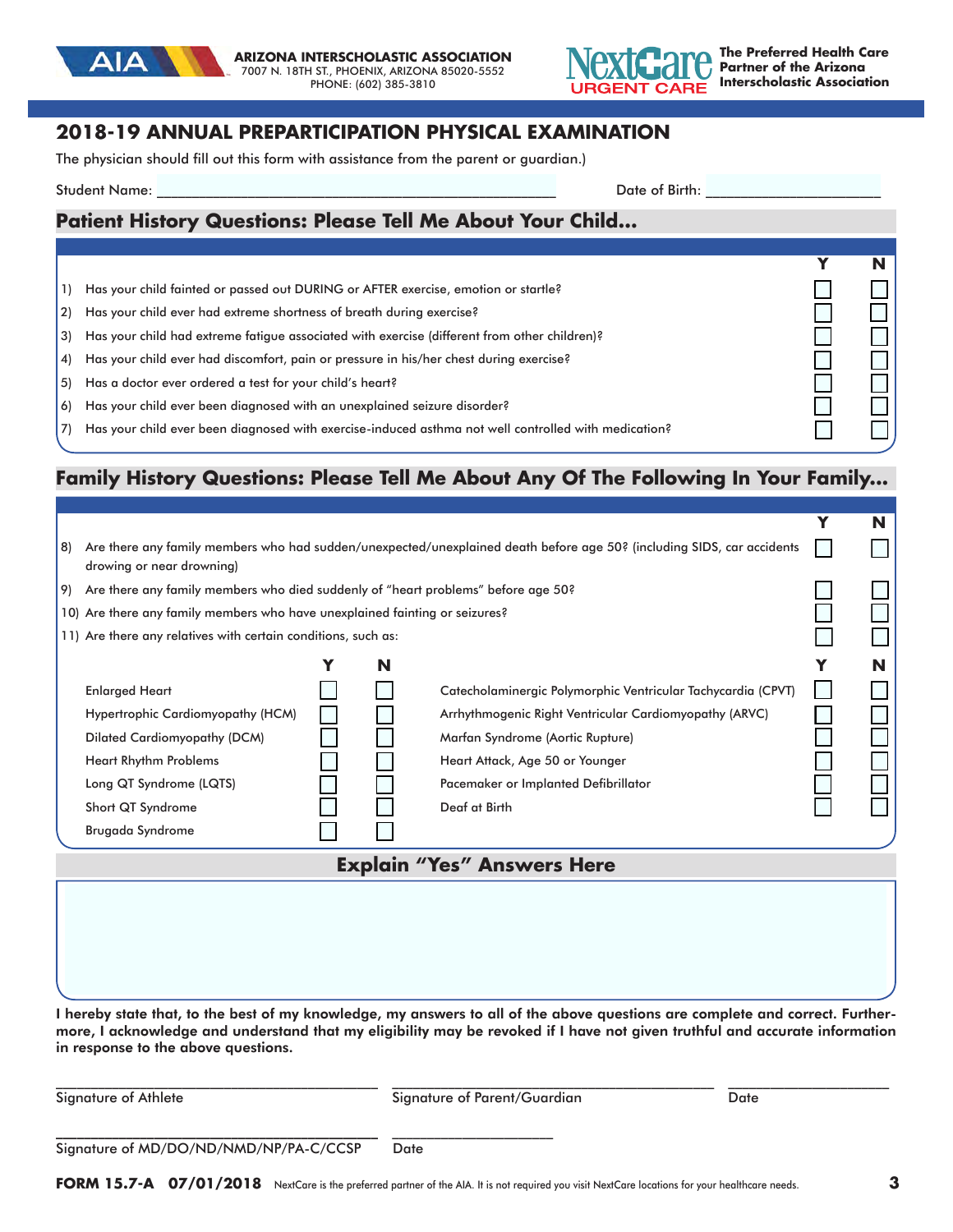

# 1-888-364-7502 NextCareAZ.com



**Apache Junction • 85120** 2080 West Southern Ave., Suite #A1



**Cottonwood • 86326** 450 S. Willard Street, Suite #120



**Avondale • 85392** 13075 W. McDowell Rd., Suite #D106



**Flagstaff • 86001** 1000 N. Humphreys St., Suite #104



**Glendale • 85308** 18589 N. 59th Ave., Suite #101



**Mesa • 85215** 4401 E. McKellips Road, Suite #102



Lake Havasu City • 86403 and **nature only of**<br>1810 Mesquite Ave., Suite B



**Peoria • 85382** 20470 N. Lake Pleasant Rd., Suite #102



**Casa Grande • 85122** 99¢ Store 1683 E. Florence Blvd., Suite #7



10240 N. 43rd Ave., Suite #3 **10240 North 43rd Avenue,** 



**Mesa • 85203** 535 E. McKellips Road, Suite #101



**Phoenix • 85016** 1701 E. Thomas Road, Suite #A104



**Chandler • 85224** 600 S. Dobson Road, Suite #C-26



**Glendale • 85305** 9494 W. Northern Ave., Suite #101



**Mesa • 85204** 3130 E. Baseline Road, Suite #105



**Phoenix • 85018** 4730 E. Indian School Rd., Suite #211



**Chino Valley • 86323** 474 State Highway 89



**Glendale • 85306** 5410 W. Thunderbird Road, Suite #101



**Mesa • 85205** 1066 N. Power Road, Suite #101



**Phoenix • 85021** 8101 N. 19th Ave., Suite #A **8101 N. 19th Avenue, Ste. A**